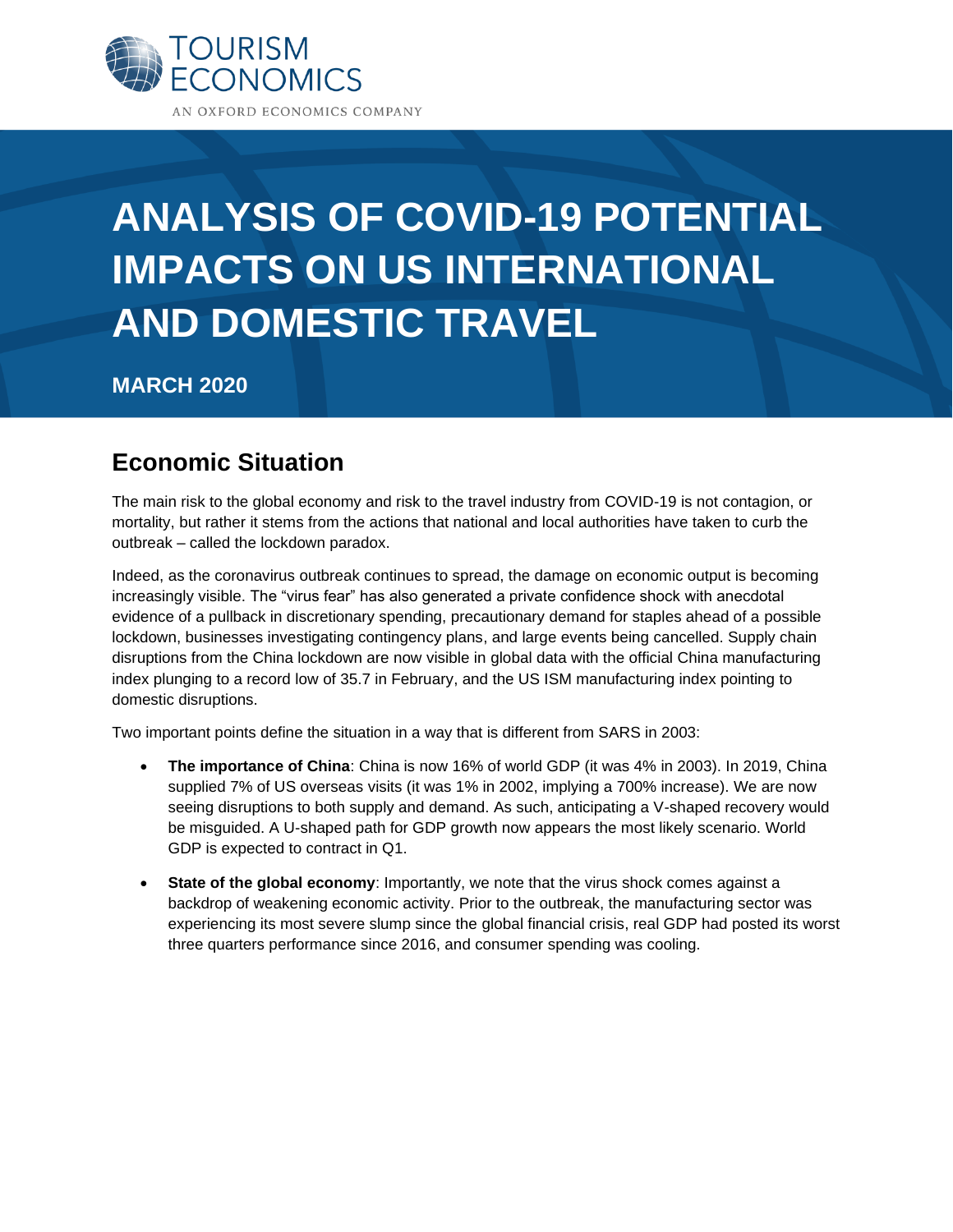

We have shaved .4% off our latest US GDP forecast. While the Oxford Economics baseline economic forecast doesn't anticipate a recession with 1.3% GDP growth, if authorities decide to close schools, severely restrict travel and limit all nonessential movement, the US economy will fall into a recession with zero GDP growth in 2020 – putting an end to the longest economic expansion ever. Fed easing is a positive factor. It won't help supply chains, but it can support confidence, ease financial conditions and lower cost of capital.

### US GDP growth in 2020



### **Travel Impacts**

The most acute impacts are being felt in the travel sector due to three factors:

- 1. Official travel restrictions
- 2. Event cancellations
- 3. Risk aversion

Early indicators of Asian impacts are disastrous.

- Hong Kong overnight arrivals have fallen more than 90% and Thailand arrivals are down 70%.
- Five weeks ago, China was the third largest international aviation market in the world; today it ranks 25th, just behind Portugal according to OAG. Coronavirus has resulted in two-thirds of international capacity to and from China being cancelled.
- Global international travel expected to contract for the year, even if the world avoids a recession

### **Impacts in the US will be worse than SARS**

We are currently modeling impacts based on an assumed five- to six-month crisis window but a longer impact on travel. The most affected market segments will be large events and overseas visits.

In 2003, overseas visits to the US contracted for 8 months with China falling 30% for the year and the rest of Asia falling 10%. Total international visits fell 5.4%. Canada and Mexico were less affected than overseas markets with declines of 2.5% and 1.9%, respectively.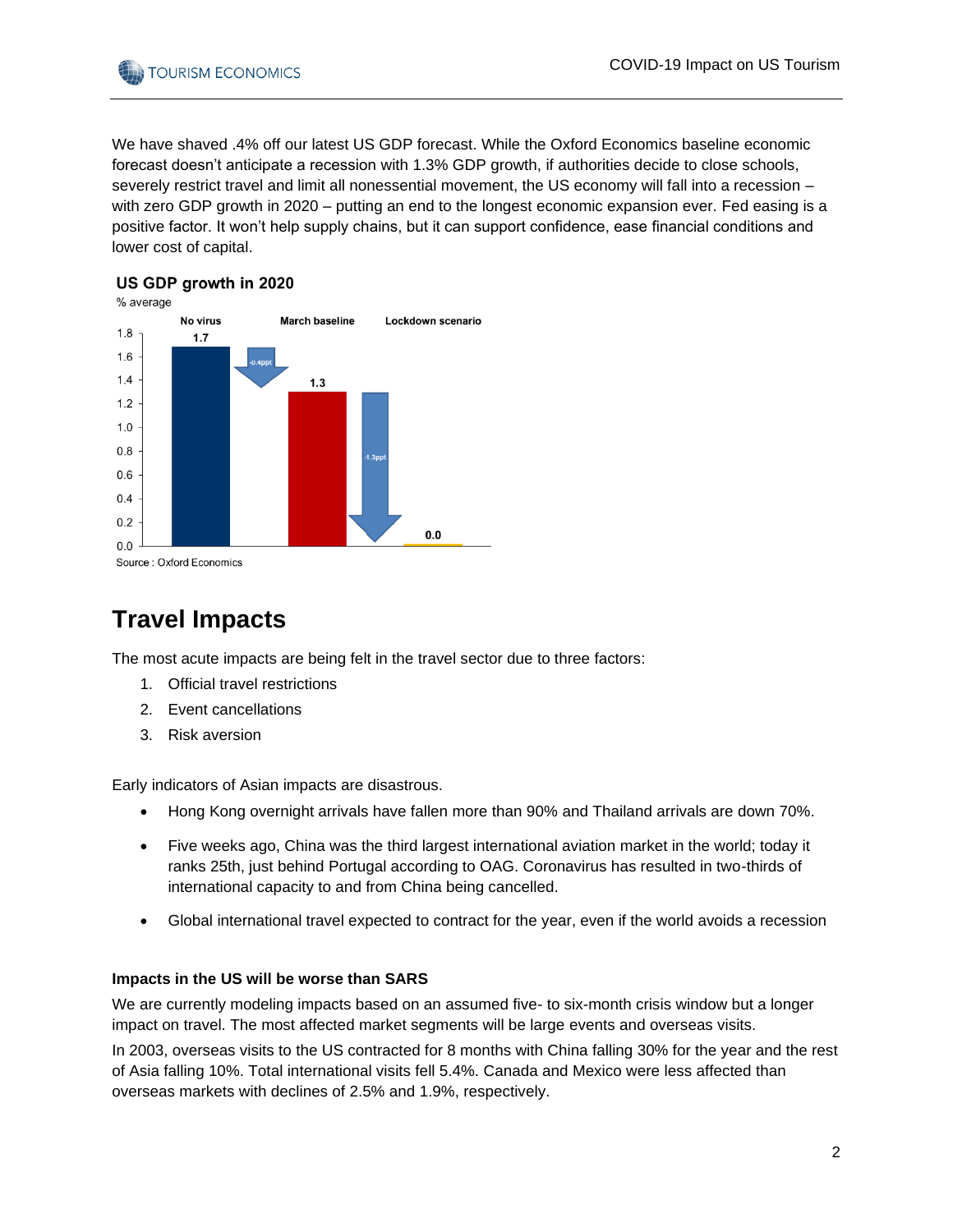

The present declines appear likely to be worse than what the US experienced in 2003. China declines are exceeding the 56% decline experienced in second quarter of 2003. And Electronic Authorization for Travel Approval applications for visa waiver countries (primarily Europe, Japan, and South Korea) fell nearly 7% in February and are trending worse in the first week of March.

It's not implausible that international declines will be closer to what we experienced in 2001, when visits to the US fell 8.4%. Our current models expect an international visitor loss of 7.3%, concentrated in the second and third quarters of the year. In volume terms, this represents a decline of 4.6 million visitors and \$18 billion in spending this year.

Event cancellations will hurt larger cities with major international conventions. Groups represent about 24% of hotel room demand and we are receiving a steady flow of large event cancellation announcements. Certainly, a large share of events will continue as planned but attendance may falter.

### **Industry Segments**

Hotel sector – Interestingly, hotel room demand increased 1.3% in 2003, even with a 5.4% fall in international markets. Domestic demand only fell in one month in 2003.

- 12 million international hotel room nights will be lost in 2020 alone. Close to 1% of US hotel room demand will be forfeited. The STR/Tourism Economics US hotel room demand forecast from January (precrisis) called for 1.6% room demand.
- Short-distance domestic travel provided a "backstop" of travel activity, especially as travel abroad was curtailed. The period of lower air travel produced pent up demand and strong growth when the outbreak concluded.
- International markets recovered more slowly but began posting growth 3-4 months after the crisis was resolved.

Aviation – Domestic air travel contracted for 4 months in 2003 as travelers shifted to other transport modes. Domestic air was flat for the year in 2003. The market appears to be softer right now as carriers have announced cutbacks on domestic routes.



Jan Feb Mar Apr May Jun Jul Aug Sep Oct Nov Dec Source: STR, NTTO, Tourism Economics

**Domestic air passengers Millions** 

Room demand

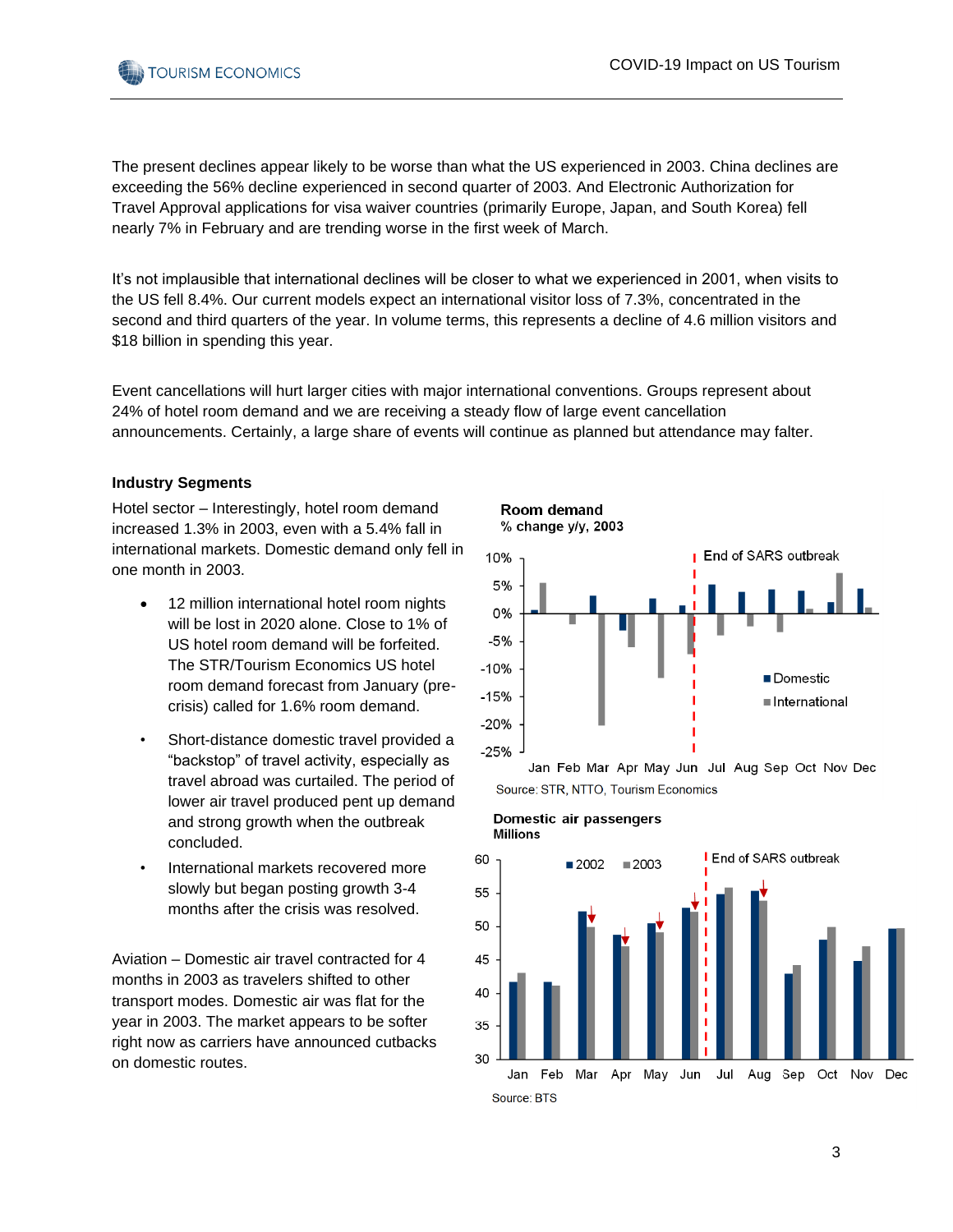

# **Mitigating Factors**

#### **Domestic travel**

US residents chose not to travel abroad in 2003 and outbound trips declined 5% in 2003. Meanwhile, domestic travel grew. This percentage decline in outbound travel in 2020 would be the equivalent of 5 million trips. This could compensate for a large share of international losses if a share of these trips is converted into domestic travel.



### **Non-Asia markets**

Canada, and Mexico, Europe are likely to recover faster than Asia as the US may be viewed as a relatively safe destination.

### **Resilience of travel**

Tourism Economics has analyzed over 50 external shocks to travel which has confirmed a typical strong recovery period after a crisis due to pent up demand.

For example, after SARS was resolved, travel surged in 2004:

- Hotel room demand surged 4% (acceleration started in 2003Q4, averaging 3.5%)
- International travel increased 12%
- Domestic Air increased 8% in 2004

However, we do see risks of deeper impacts than in 2003 and a longer economic effect. The 2004 recovery was accompanied by robust US economic growth over 3%. The current economic situation, both in the US and globally is more tepid and at risk due to the ongoing effect of COVID-19 on consumer confidence, corporate investment, and trade.